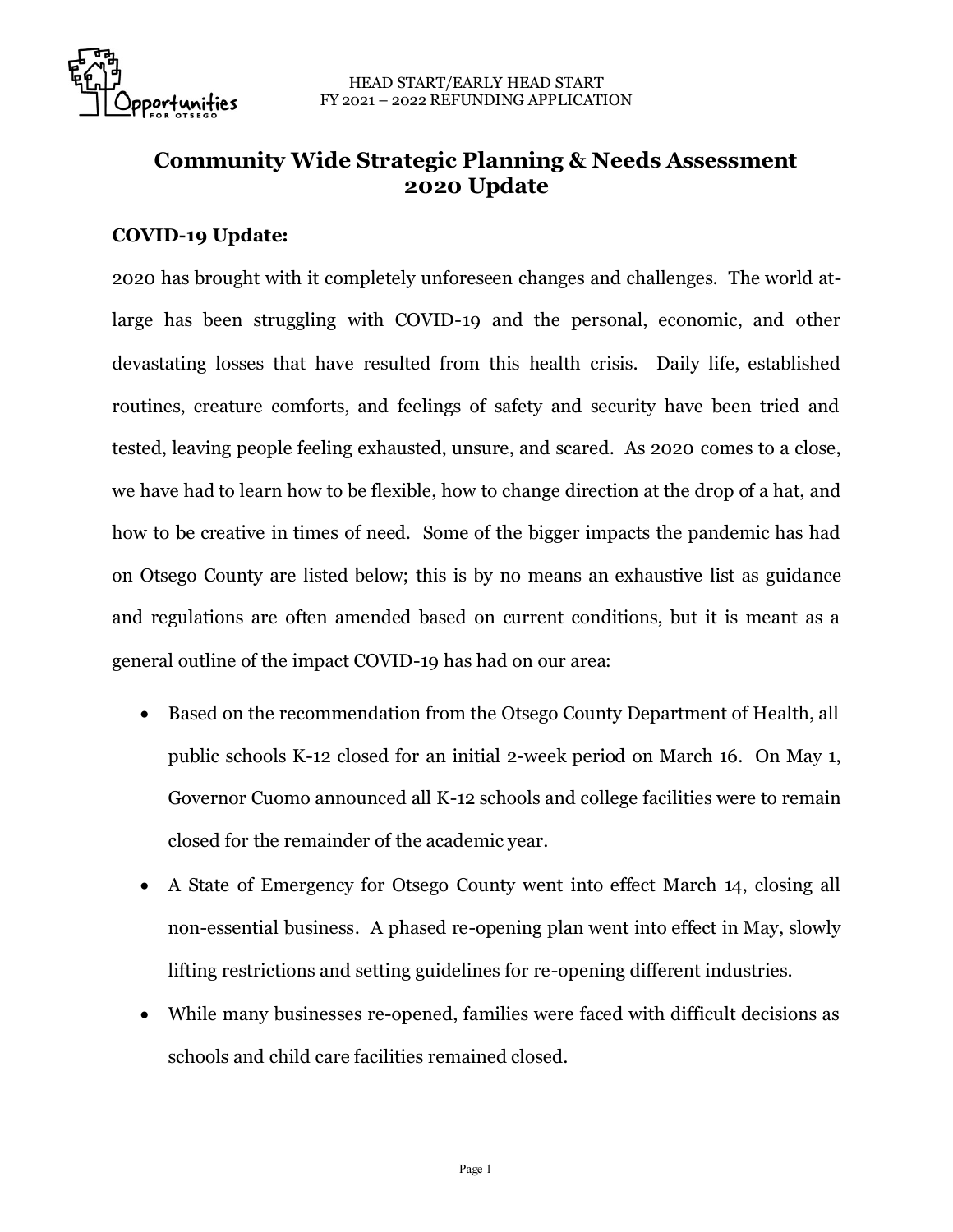- In August public schools were required to submit re-opening plans to the State for full in-person services, full remote services, and a blend of in-person and remote services.
- While many public schools opted to begin the school year incorporating a blend of remote and in-person services, most districts in Otsego County have been through at least one shut-down to date due to increased COVID-19 cases in the area.
- Child care facilities are slowing starting to re-open, but the New York State Office of Children and Family Services (the licensing agency for the state) has imposed reduced capacity limits for the number of children allowed in classrooms/facilities.

Other impacts on the community have included rising unemployment rates throughout the county, small business closures, a major hit to summer tourism (which is one of the main economies in Otsego County), reduced public transportation services, additional strain on our already overtaxed healthcare system (Otsego County is a designated "medically underserved area"), and a reduction in the availability of community resources, to name a few. As of December 1, there have been a total of 1,325 positive cases and 8 deaths in Otsego County.<sup>1</sup>

Since many of Opportunities for Otsego's (OFO's) Head Start (HS) centers are located in public schools, we were unable to open these sites at the beginning of the program year due to the strict Department of Education regulations which were in direct contrast to both HS Program Performance Standards and New York State Office of Children and

<sup>1</sup> Retrieved fro[m https://www.otsegocounty.com/](https://www.otsegocounty.com/) on 12/1/2020.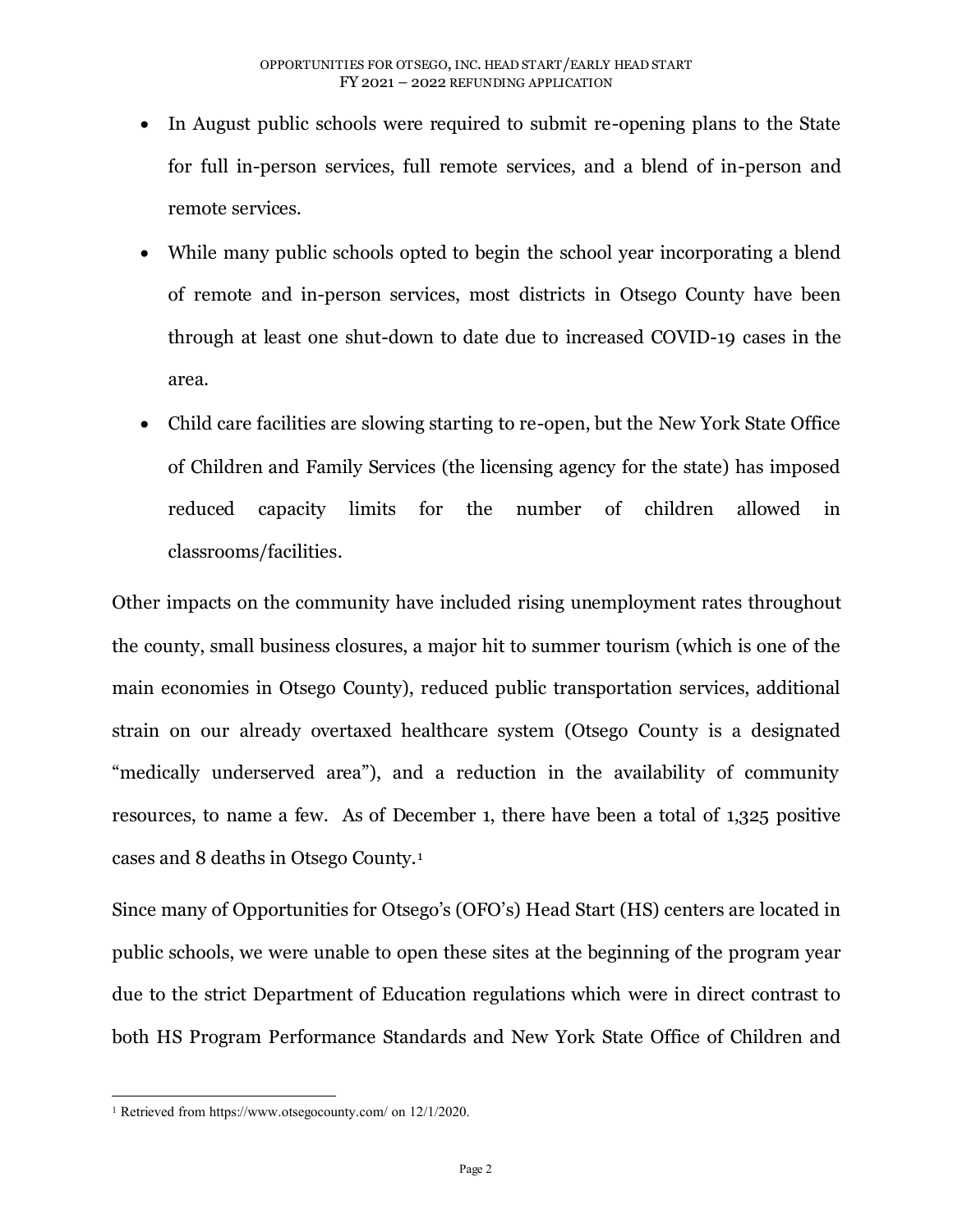Family Services (OCFS) regulations. For example, as schools re-opened, most required that children sit at a desk, with limited materials, wearing a mask, for the duration of the school day. As leaders in the early childhood education field, HS knows children learn best through engaging in and having some degree of control over their environment. Another requirement was that classroom doors be propped open for maximum air flow, which is a safety concern considering the age group we serve and against OCFS regulations. We have offered a blended model of virtual and home visits to enrolled families as a way to continue offering services, establishing relationships with families and children, and preparing for a transition back to in-person services when possible. Home visits were conducted outside while the weather was nice and transitioned indoors when the cooler temperatures arrived. Staff conduct one home visit per day and offer virtual services to other families during that same day as a way to reduce possible spread and contamination. In mid-October, OFO opened all classrooms at our standalone sites (3 sites, 5 classrooms), with the exception of our center on the SUNY Oneonta campus, since we have more control over procedures and how we comply with regulations in these spaces. SUNY Oneonta closed early in September due to a massive surge of positive COVID-19 tests among its students, and we have been unable to access that site; campus personnel will reassess the situation in early January and make a determination about re-opening at that time. HS class sizes were reduced based on OCFS mandates, and program hours were also reduced to be in compliance with OCFS requirements about rest periods (it was not possible to place napping mats 6-feet apart in the classrooms we occupy in order to comply with social distancing recommendations). At the end of November, OFO re-opened two classrooms located in school districts due to those districts lifting some of their previously established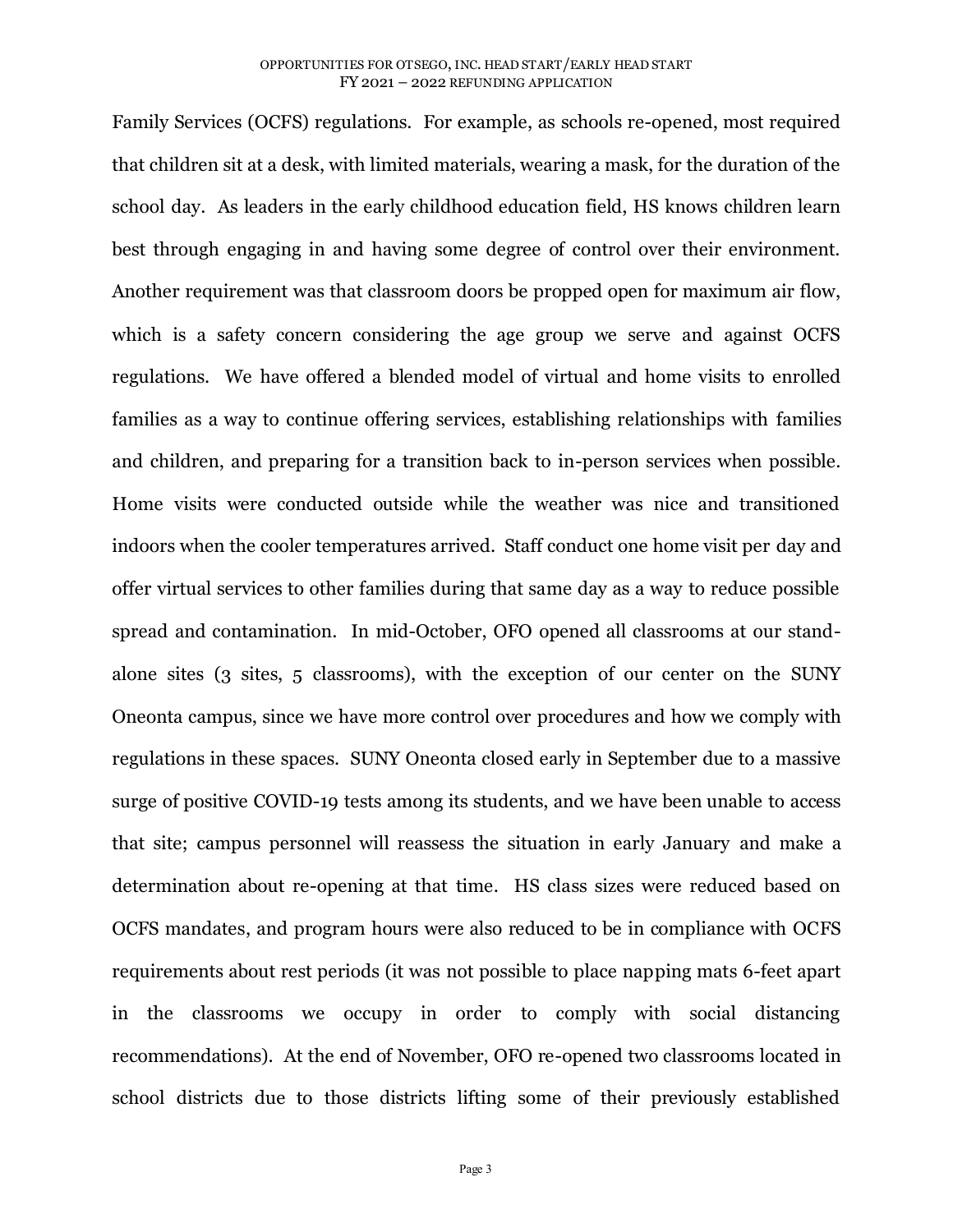restrictions. While we have been moving towards re-opening all of our classrooms, there have been setbacks – certain school districts in Otsego County have closed for periods of time due to increased numbers of COVID-19 cases in their communities. In an effort to instill strong school readiness skills and help limit the spread of the virus, OFO follows the guidance and direction of the school district each center is located in – when a school district closes, the center in that district also closes and transitions back to a blend of virtual and home visits until the school re-opens. Currently, the largest school district in the county, and OFO's largest enrollment area, Oneonta, has moved to virtual-only services until January 19.

OFO's Early Head Start (EHS) program has had a slightly easier time in regards to reopening. Program services were suspended in March due to New York State directives; however, staff returned to work and started providing a blend of virtual and home visits in June. Home visits were conducted outside while the weather was nice and have transitioned indoors now that the cooler temperatures have arrived. Staff conduct one home visit per day and offer virtual services to other families during that same day as a way to reduce possible spread and contamination. During the more temperate months, in-person socializations were offered in outdoor spaces to capitalize on the fresh air. Inperson socializations followed social distancing guidelines, all adults and children over the age of 2 were required to wear masks, maximum capacity limits were set, and several sessions of each socialization were offered in order to reduce group sizes while still providing the opportunity to all that would like to attend. Now that we are approaching the winter months, socializations are occurring virtually.

## **Community-wide Update:**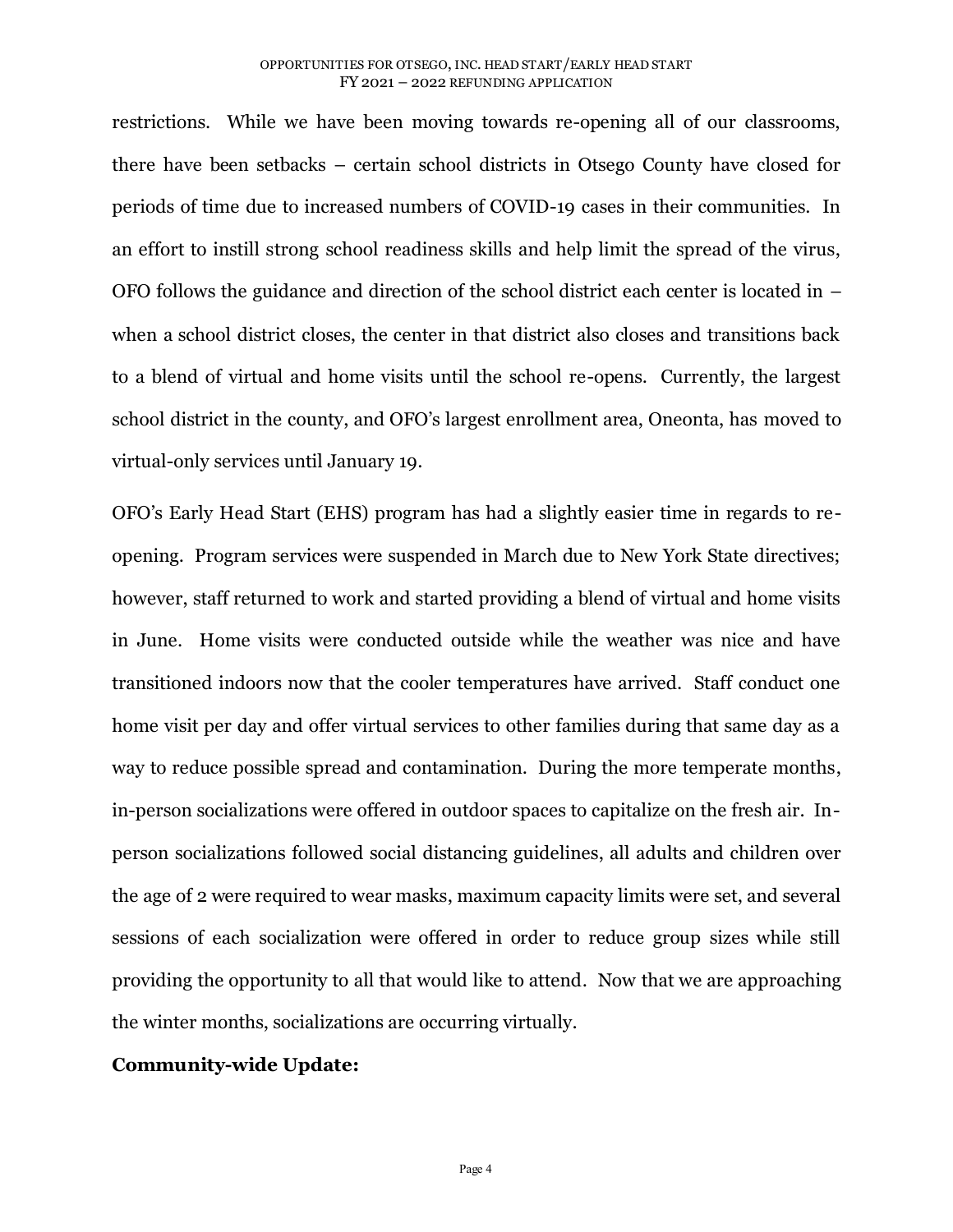According to the United States Census Bureau, 21.8% of children ages 5 and younger in Otsego County are living in poverty.<sup>2</sup> The New York State Kids' Well-being Indicators Clearinghouse reports that  $1.7\%$  of the birth – 17 age group in Otsego County are receiving public assistance, 18.2% are receiving Supplemental Nutrition Assistance Program benefits, 1.9% are receiving Supplemental Security Income, and 45% are receiving free or reduced-price school lunch (children enrolled in Kindergarten through  $12<sup>th</sup>$  grade).<sup>3</sup>

Compounded by poverty issues, transportation continues to be a hurdle many families in Otsego County grapple with. Transportation presents a barrier in many ways - the vast land area of Otsego County makes obtaining goods or services to meet basic needs hard for many families; accessing employment and/or education can pose a challenge; families often seek housing in more affordable rural areas that do not have access to public transportation; the harsh upstate New York winter weather leaves many main roadways in terrible condition, contributing to the wear-and-tear of vehicles. Additionally, low-income families continue to struggle with maintenance costs and tend to purchase less reliable vehicles due to the lower price associated with these vehicles. Many families own and share one vehicle, forcing them to prioritize employment or attaining needed services on a far too consistent basis. The Opportunities for Otsego (OFO) Community Needs Assessment cites cost-efficient public transportation options, public transportation routes and schedules, cost of vehicle maintenance, and no access to a car as the greatest community challenges faced by county residents in regards to

<sup>2</sup> Retrieved from

[https://data.census.gov/cedsci/table?q=Otsego%20County,%20New%20York%20Income%20and%20Poverty&tid=ACSST5Y20](https://data.census.gov/cedsci/table?q=Otsego%20County,%20New%20York%20Income%20and%20Poverty&tid=ACSST5Y2018.S1701&hidePreview=false) [18.S1701&hidePreview=false](https://data.census.gov/cedsci/table?q=Otsego%20County,%20New%20York%20Income%20and%20Poverty&tid=ACSST5Y2018.S1701&hidePreview=false) on 12/1/2020.

<sup>&</sup>lt;sup>3</sup> Retrieved from https://www.nyskwic.org/get\_data/county\_report\_detail.cfm?countyID=36077 on 12/1/2020.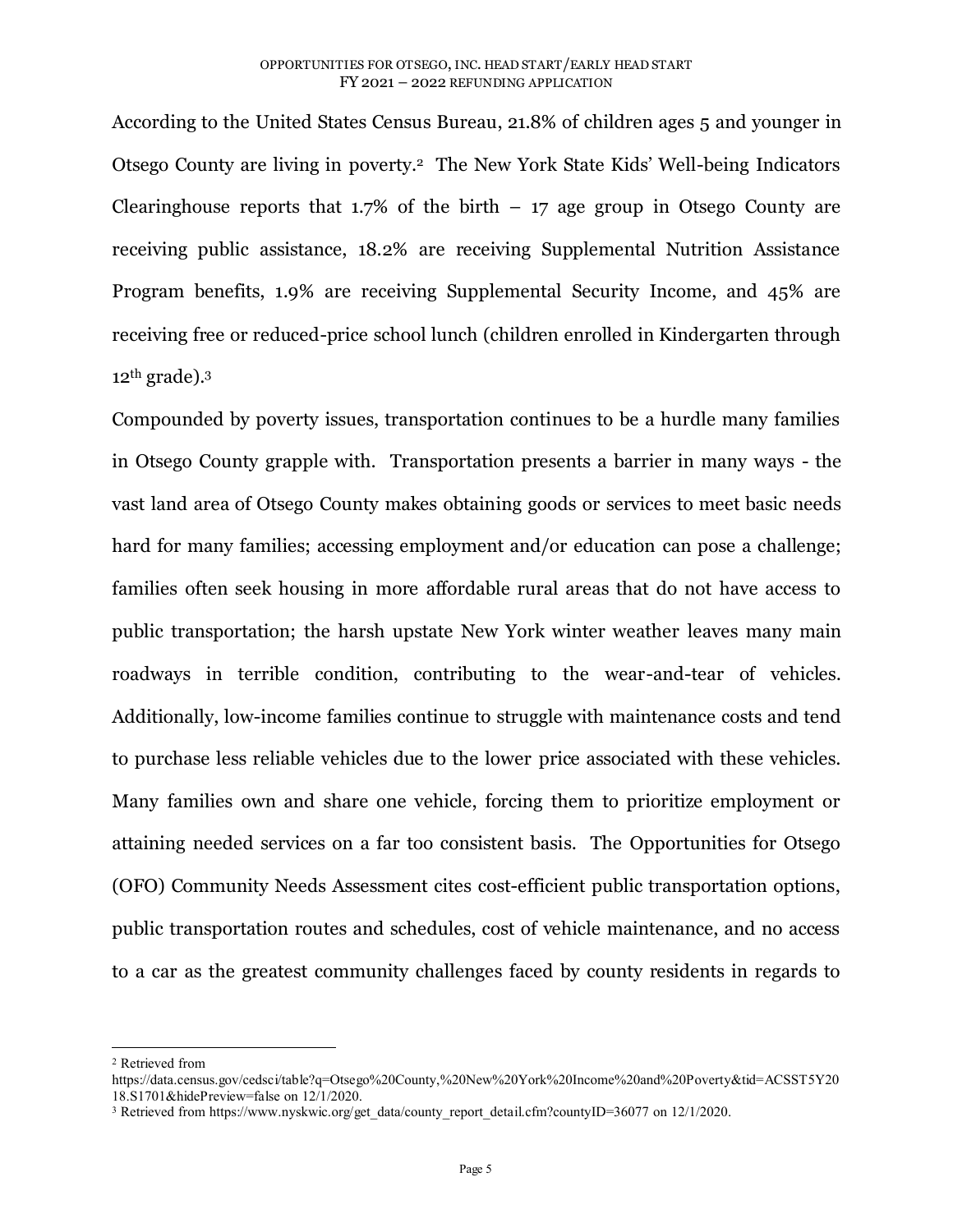transportation. <sup>4</sup> For income eligible families living outside of Oneonta, this can pose a hardship in attaining HS/EHS center-based services for their children. Enrolled families have reported on annual parent satisfaction surveys that they often have a hard time justifying the cost of two round-trips to the nearest HS/EHS center each day considering the relatively short amount of time their children attend the program.

OFO's HS program competes for enrollment with the county's UPK programs as income eligible families tend to choose UPK services over HS services. While HS provides more support and health services, UPK's full day schedule and door-to-door transportation services are attractive program components that appeal to not only working parents, but those that struggle with transportation issues. UPK capacity county-wide has declined since last program year. While not every district has seen a reduction in their number of funded slots, 50% of programs in Otsego County have seen a decrease in the number of children they are funded to serve. Additionally, in light of the pandemic, UPK programs in Otsego County have been struggling to meet funded enrollment this program year, leaving many UPK slots open. Many parents are hesitant to send their children to inperson programs, or are overwhelmed and are opting not to enroll their children in virtual programs. There are currently 8 school districts within the county that offer UPK services, with a total capacity to serve 242 four year olds through 17 classrooms. During the 2019-2020 school year, these districts had the capacity to serve 271 children through 18 classrooms; this represents a loss of 29 funded slots and 1 classroom during the current program year. While 7 of these 8 districts provided full-day UPK programs last year, programs this year have offered a blend of virtual and in-person services and have had to fluctuate operations based on positive COVID-19 cases in individual

<sup>4</sup> "Otsego County Community Needs Assessment 2017." *Opportunities for Otsego, Inc.* October 2017.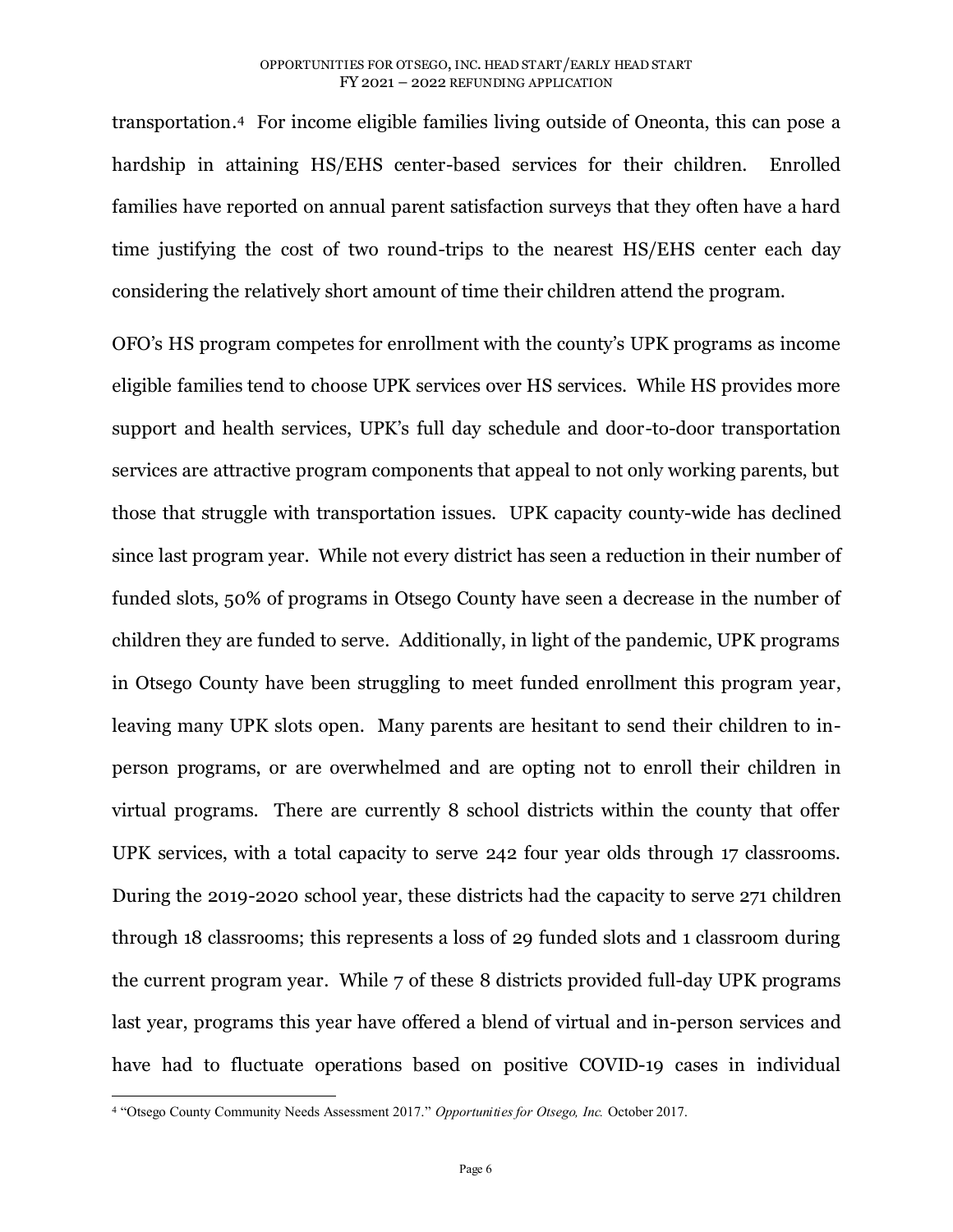communities and subsequent Department of Health recommendations. While the programs in these school districts are currently only serving four year olds, UPK has been expanding across the state to start providing services to three year olds as well. In an effort to be more responsive to parents needs and to be proactive about meeting the new regulation laid out in the HS Program Performance Standards (HSPPS) released in September 2016, OFO elongated program hours in 7 of its 12 classrooms since September 2017. These classrooms shifted from 4 hours of programming per day to 6.5 hours, however as mentioned earlier in this narrative, all classrooms have currently reduced program hours in order to bypass the OCFS-required rest time and adhere to social distancing recommendations.

Under-enrollment in HS has been an ongoing challenge for OFO over the past eight program years. The program has experienced chronic under-enrollment during all program years starting in 2015-2016. The last time OFO was able to report full enrollment for HS was in March 2015. Based on direction and guidance from Regional Office, the program developed and submitted several Enrollment Action Plans laying out action steps with the intent to be fully enrolled with viable wait lists. Despite having these Enrollment Action Plans in place, OFO has continued to struggle to meet funded enrollment. The number of families enrolling and withdrawing from HS has increased considerably over the past several program years; primary reasons given are that the family is moving out of the service area, that children require an alternate more intensive program setting (recommended through the CPSE process), and barriers to transportation which are preventing families from accessing HS services. OFO submitted a Change of Scope application in June 2018 seeking to reduce HS funded enrollment from 295 to 206; this request was approved in July 2019. Despite reducing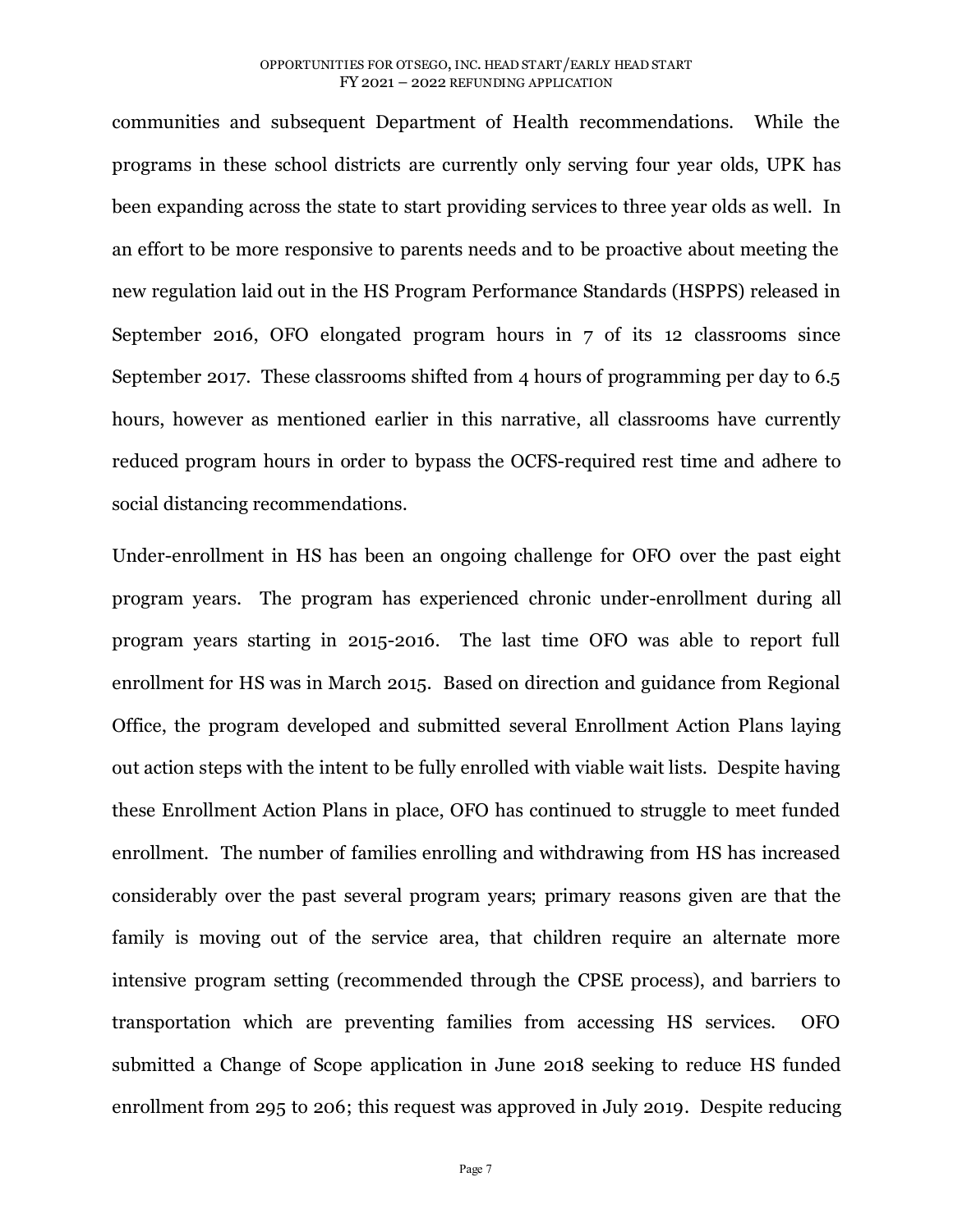enrollment, the program has yet to meet the new enrollment number. For the first time, both OFO's HS program and UPK programs in Otsego County are struggling to meet respective funded enrollment numbers, which is reflective of the fear and hesitancy parents are feeling right now in regards to sending their children to school during the pandemic.

There is an identified lack of licensed day care centers in Otsego County. Historically, this lack of licensed care applied especially to the availability of centers that provide services to infants and toddlers, however now we are seeing a loss in regards to the availability of preschool-age child care slots as well. The New York State Office of Children and Family Services reports a total of 5 day care centers in the county, with a total capacity to serve 40 infants, 54 toddlers, 275 preschoolers, and 97 school-aged children.5 This represents an increase of 8 infant slots and a decrease of 11 toddler slots, 27 preschool slots, and 10 school-aged slots in the past year. Additionally, HS provides services to 206 preschoolers and EHS provides services to 8 toddlers in a center-based setting. Otsego County has 9 licensed Family Day Care providers and 13 licensed Group Day Care providers, with a capacity to serve 54 and 156 children (ages 6 weeks to 12 years) respectively.6 This represents a decrease of 3 Family Day Care facilities, and a total loss of 18 child care slots in these categories since last year. There is a community center and an extended day program that offer school-age only child care for a capacity of 80 additional children in this age group.7 This represents an increase of 1 school-aged child care facility, for an increase of 40 school-aged slots in the past year. The Community Foundation for South Central New York's Needs Assessment states that

7 Ibid.

<sup>5</sup> Retrieved fro[m https://ocfs.ny.gov/programs/childcare/looking/ccfs-search.php](https://ocfs.ny.gov/programs/childcare/looking/ccfs-search.php) on 12/8/2020.

<sup>6</sup> Ibid.